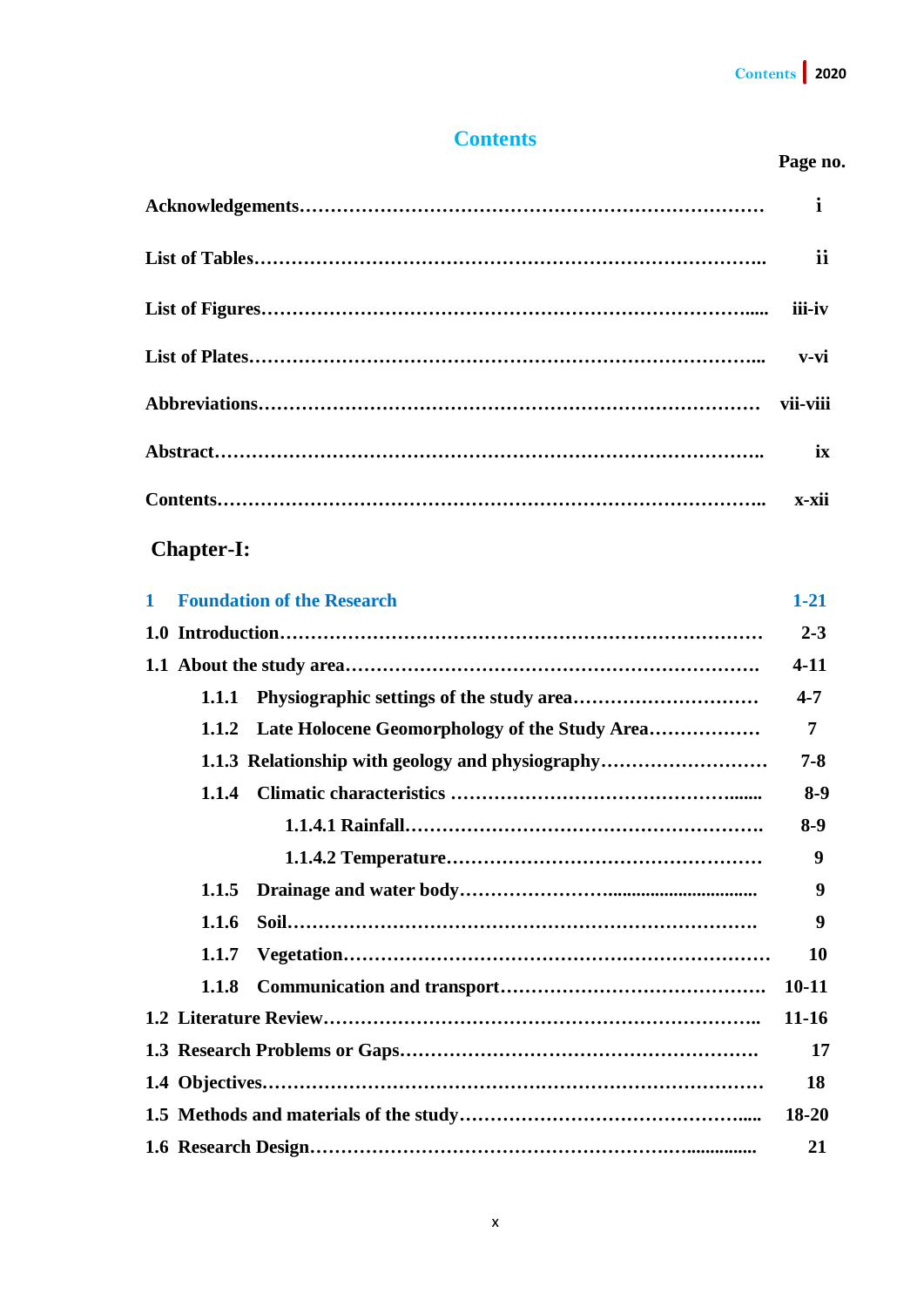# **Chapter-II:**

|       | <b>2.0 Beach Stage and Dune Stage Dynamism</b>            | 22-83     |
|-------|-----------------------------------------------------------|-----------|
|       |                                                           | $23 - 26$ |
|       |                                                           | $26 - 27$ |
| 2.2.1 |                                                           | $27 - 31$ |
| 2.2.2 | <b>Estimation of Sediment Transportation Budget of</b>    |           |
|       |                                                           | $31-41$   |
| 2.2.3 | Sediment granulometric and stratigraphic analysis         | 41-47     |
|       |                                                           | 41-42     |
|       |                                                           | 43-46     |
|       |                                                           | 46-47     |
| 2.2.4 |                                                           | $47 - 51$ |
| 2.2.5 |                                                           | 52        |
| 2.2.6 | <b>Estimation of Bioturbation influences on the beach</b> |           |
|       |                                                           | $52 - 54$ |
| 2.2.7 |                                                           | 55        |
| 2.2.8 |                                                           |           |
| 2.2.9 | <b>Estimation of Beach-Dune Morphodynamism</b>            | 59        |
|       |                                                           | 60-81     |
| 2.3.1 |                                                           | 60        |
| 2.3.2 |                                                           |           |
| 2.3.3 |                                                           |           |
| 2.3.4 |                                                           | 68-70     |
| 2.3.5 |                                                           |           |
| 2.3.6 | <b>Estimation of Bioturbation influences on the beach</b> |           |
|       |                                                           | $72 - 75$ |
| 2.3.7 |                                                           | 76        |
| 2.3.8 |                                                           | 77-79     |
| 2.3.9 | Estimation of Beach-Dune Morphodynamism                   | 79-81     |
|       |                                                           | 82-83     |